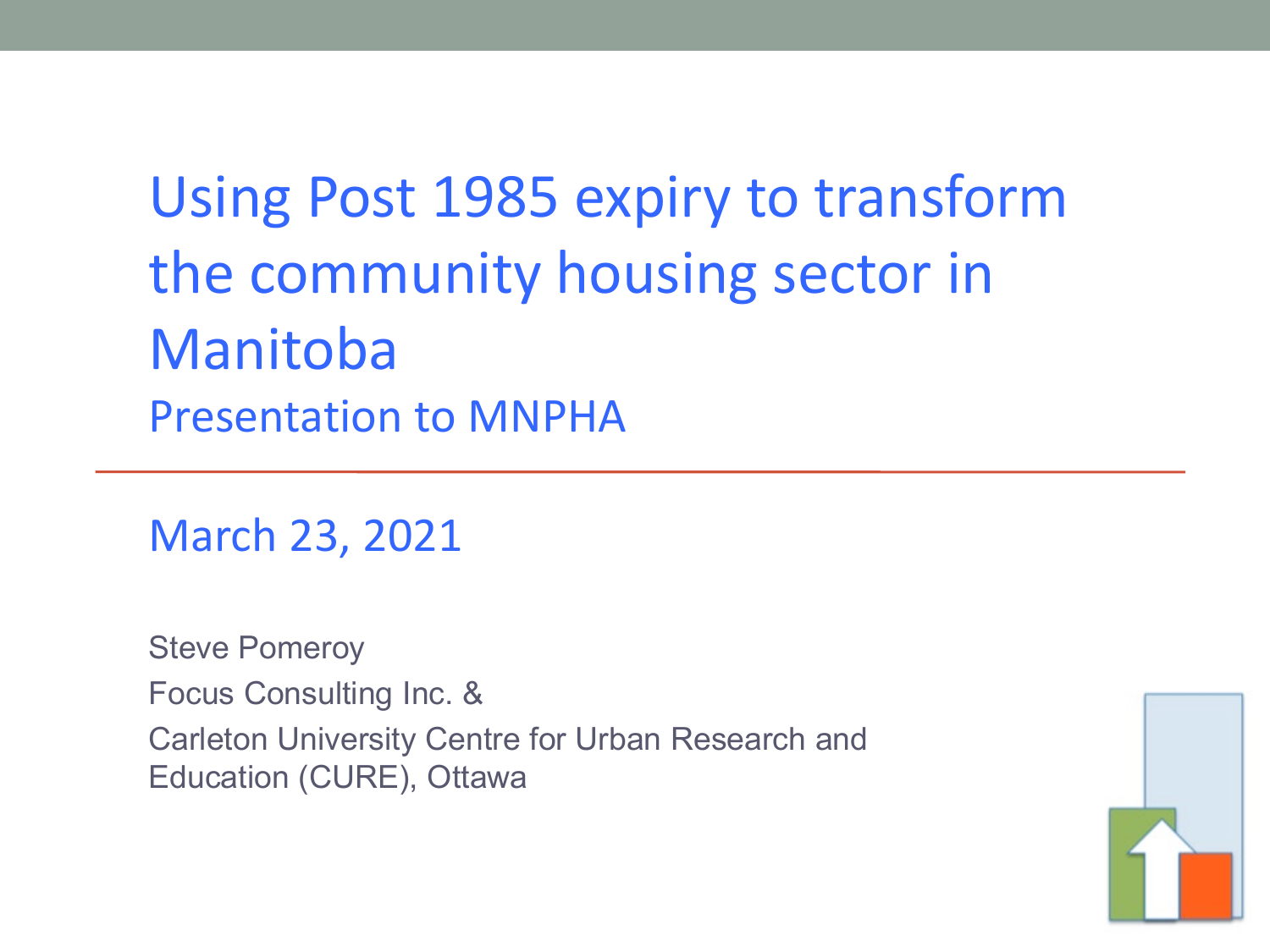# Purpose of research

- To analyse impacts of expiring federal subsidy in post 85 Non-profit portfolio
- Identify possible options to address any negative impacts
- Produce assessment and recommendations that may require transformation in how providers operate (a more entrepreneurial social enterprise approach)

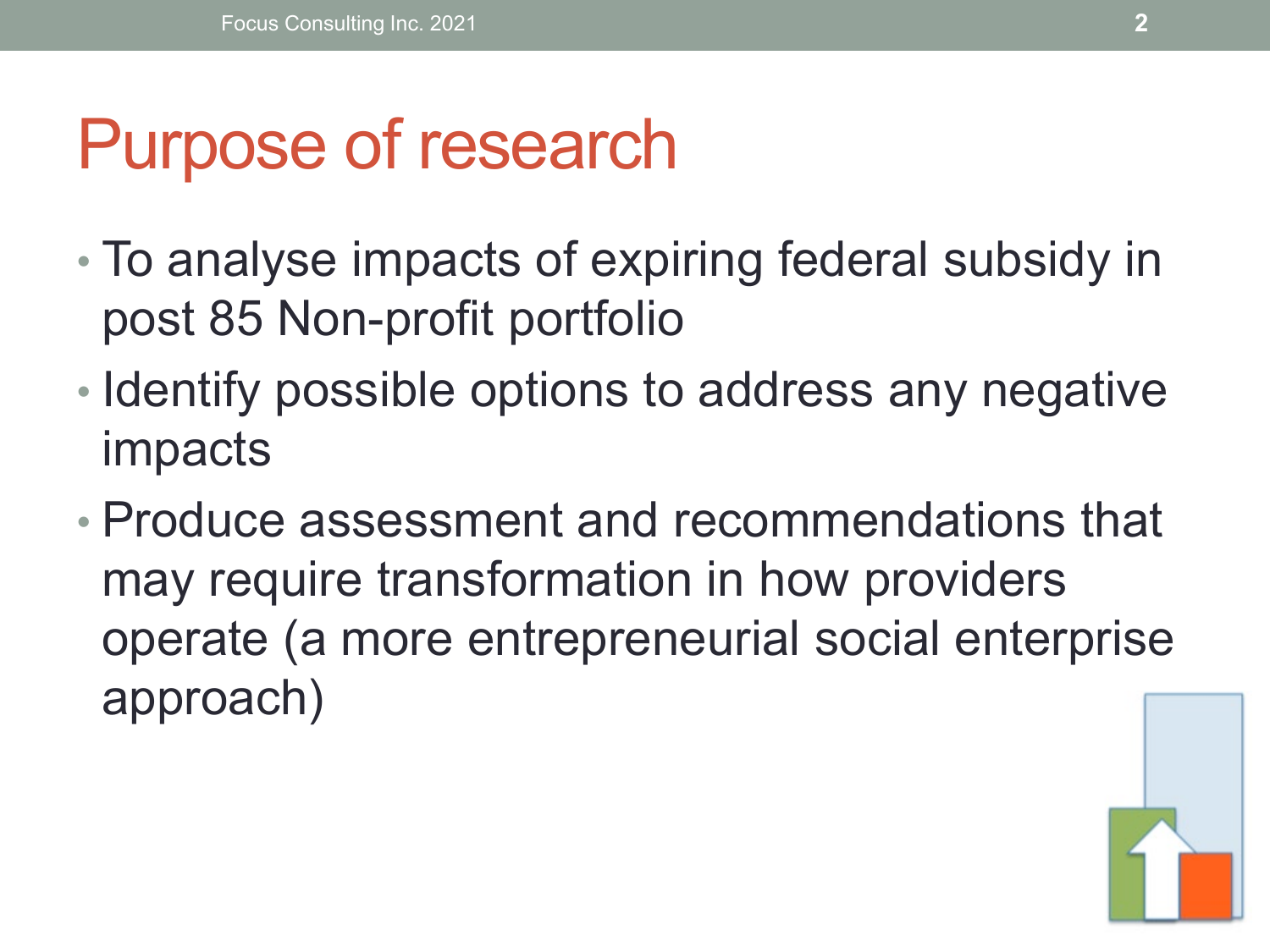# **Methodology**

- Sample of 49 projects (62% of projects/64% of units).
- Used the CHRA/MNPHA Simplified Assessment Tool; (SAM) to assess each project
- Two tests: operating viability and adequacy of reserves

| <b>Assessment output</b>         |                                                                                                     |                                                                                                 |  |  |
|----------------------------------|-----------------------------------------------------------------------------------------------------|-------------------------------------------------------------------------------------------------|--|--|
| <b>Overall Assessment Matrix</b> |                                                                                                     |                                                                                                 |  |  |
|                                  | <b>Capital reserves</b>                                                                             |                                                                                                 |  |  |
|                                  | <b>Sufficient</b>                                                                                   | <b>Insufficient</b>                                                                             |  |  |
| <b>Positive NOI</b>              | (1) Project is viable, can maintain<br>current RGI market mix and has<br>sufficient capital reserve | (2) Project generates a cash<br>flow surplus, but asset is<br>under-maintained.                 |  |  |
| <b>Negative NOI</b>              | (3) Project is not viable but has good<br>reserves                                                  | (4) The project is not viable<br>and replacement reserve is<br>insufficient. Project is at risk |  |  |
|                                  |                                                                                                     |                                                                                                 |  |  |

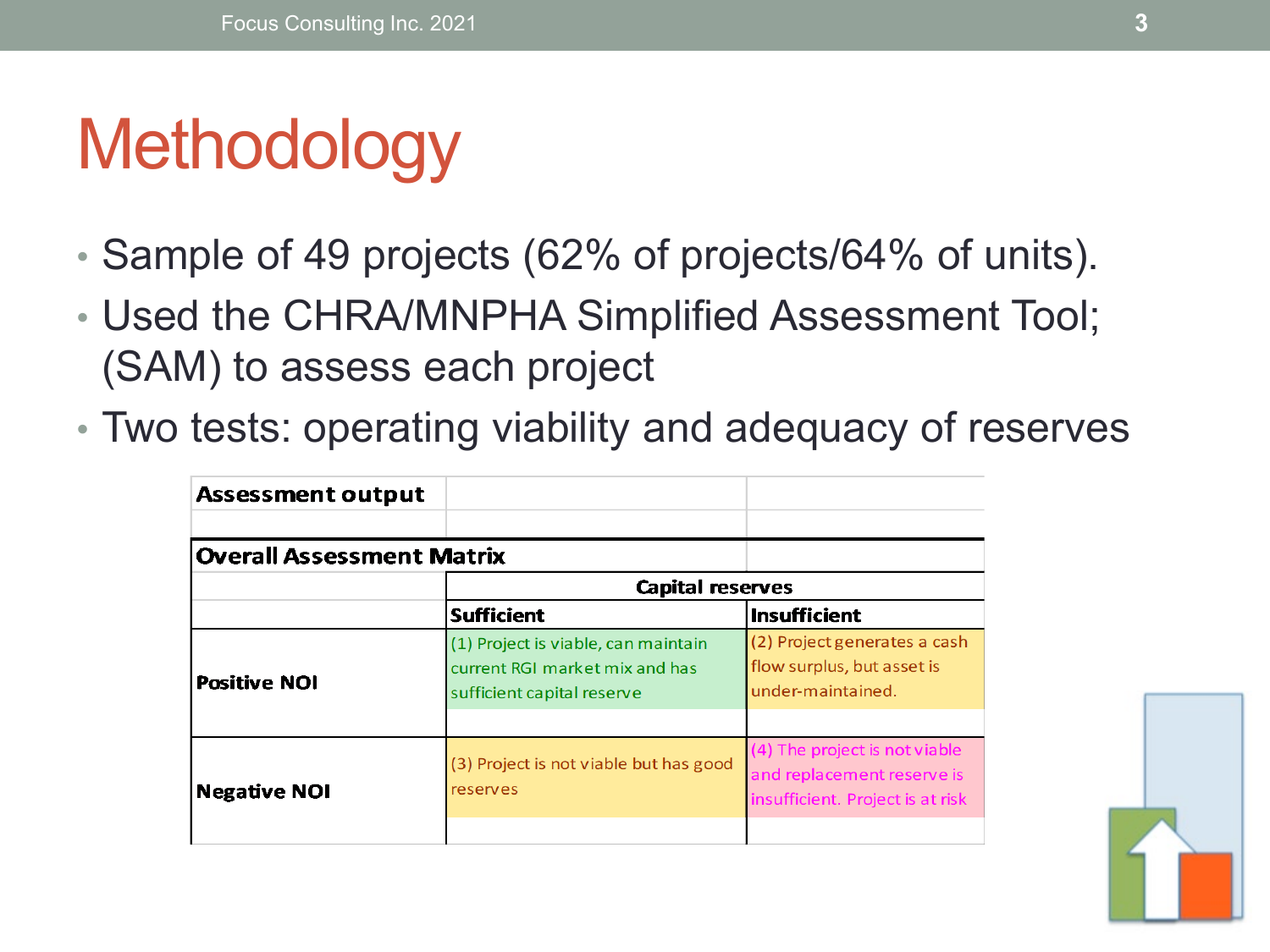# Key features of Post 85

- Unliked Pre 85, mixed income where subsidy formula results in mortgage payment greater than subsidy; in post 85 returned to 100% targeted and subsidy greater than mortgage
- So more likely to be nonviable (vs pre 86)



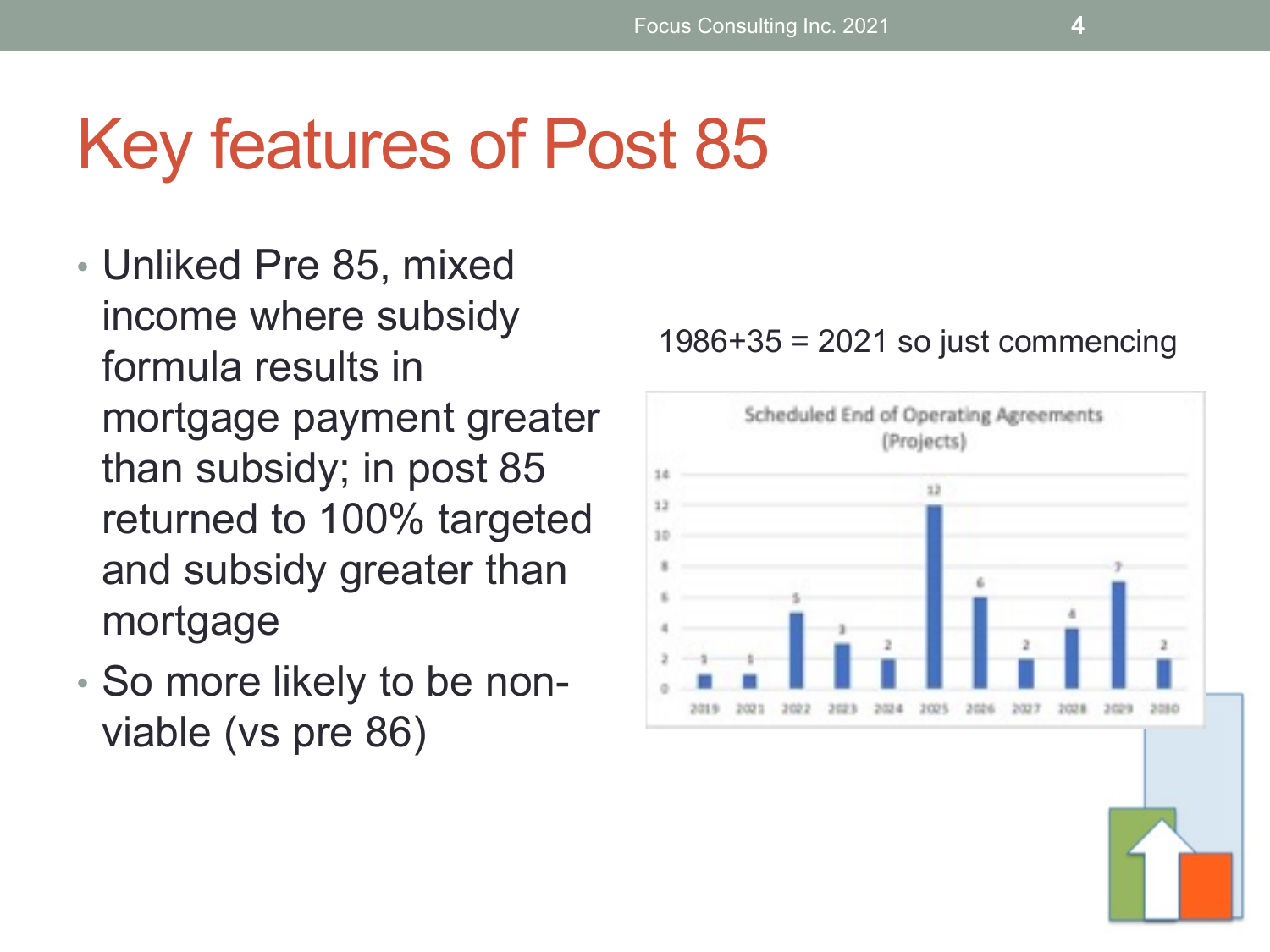### 43/49 non-viable at expiry Ave shortfall =  $$2,081$  per unit  $$173/m$ onth)



5 viable, but unique circumstances: not 100% targeted, higher rents

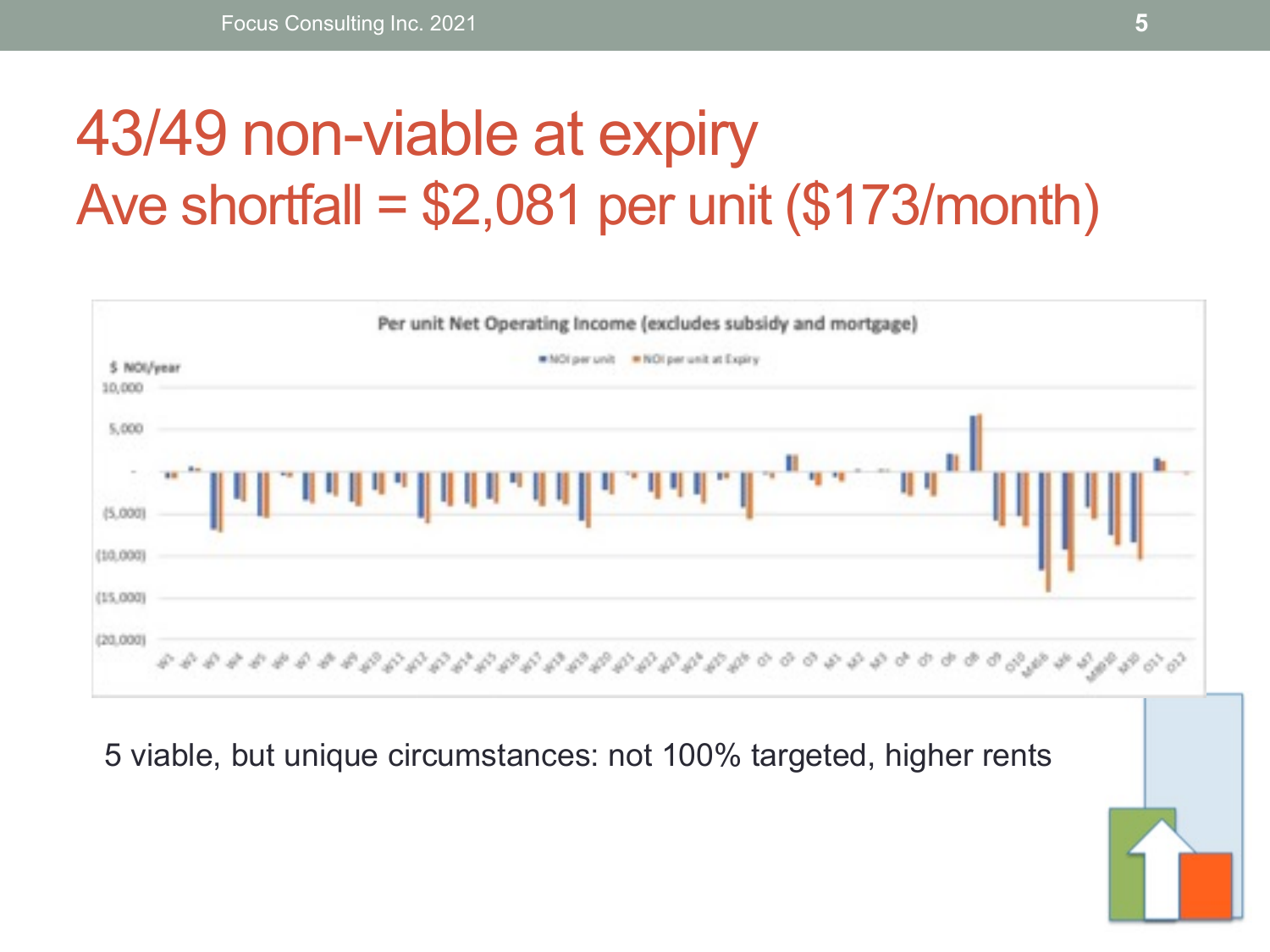#### 45/49 insufficient capital reserves Target having \$1,000/unit/yr; most only have \$600



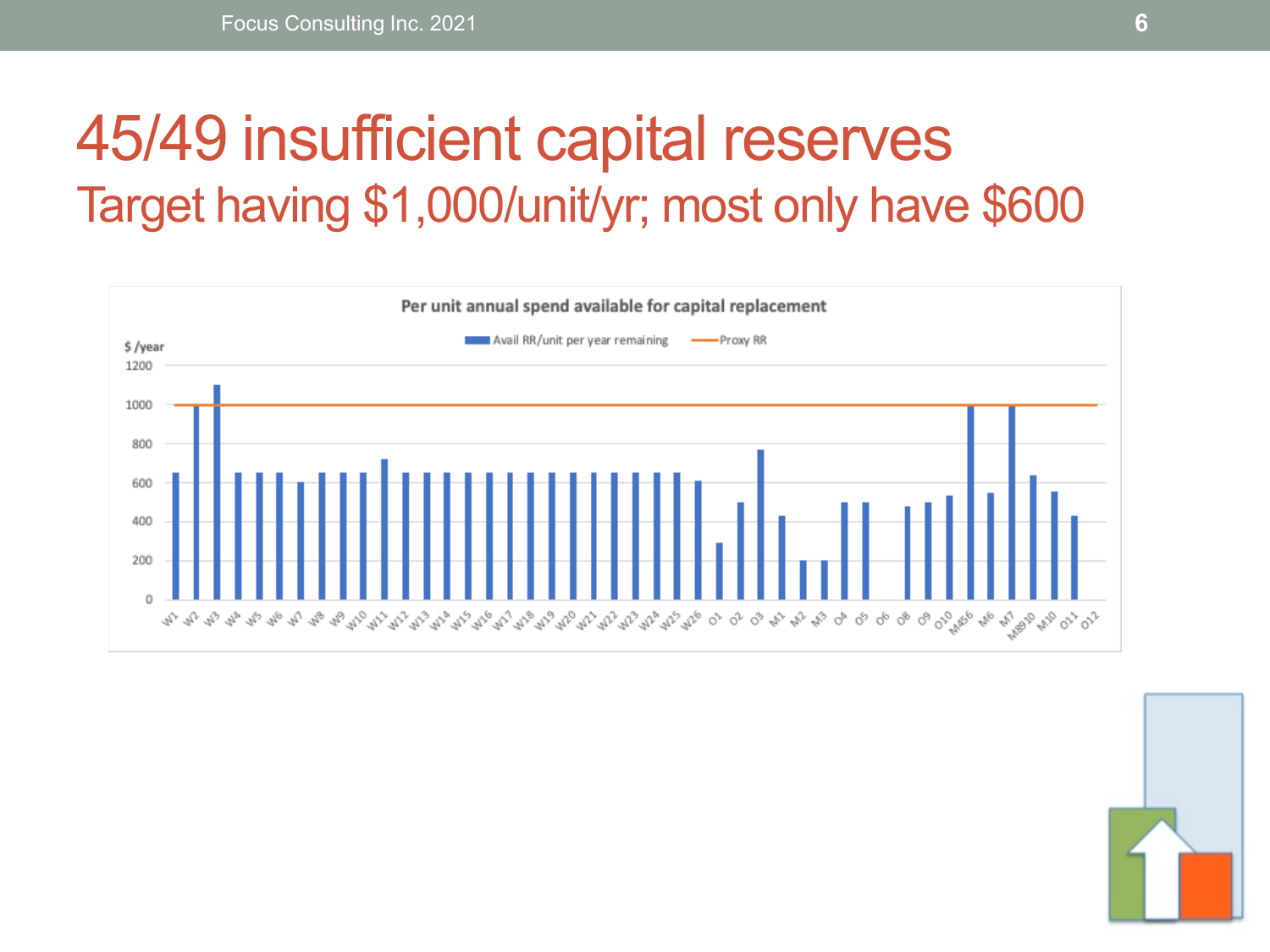### Combined outcome (viable and reserves)

| <b>Overall Assessment Matrix</b> |                                                                                                     |                                                                                                 |  |  |
|----------------------------------|-----------------------------------------------------------------------------------------------------|-------------------------------------------------------------------------------------------------|--|--|
|                                  | <b>Capital reserves</b>                                                                             |                                                                                                 |  |  |
|                                  | <b>Sufficient</b>                                                                                   | <b>Insufficient</b>                                                                             |  |  |
| <b>Positive NOI</b>              | (1) Project is viable, can maintain<br>current RGI market mix and has<br>sufficient capital reserve | (2) Project generates a cash<br>flow surplus, but asset is<br>under-maintained.                 |  |  |
|                                  | none                                                                                                |                                                                                                 |  |  |
| <b>Negative NOI</b>              | (3) Project is not viable but has good<br>reserves                                                  | (4) The project is not viable<br>and replacement reserve is<br>insufficient. Project is at risk |  |  |
|                                  |                                                                                                     | 41                                                                                              |  |  |

At expiry of the post 85 subsidy agreements **the entire portfolio is at risk** and will required renewed subsidy assistance and/or access to capital funds to complete necessary capital replacement to maintain assets in sound condition.

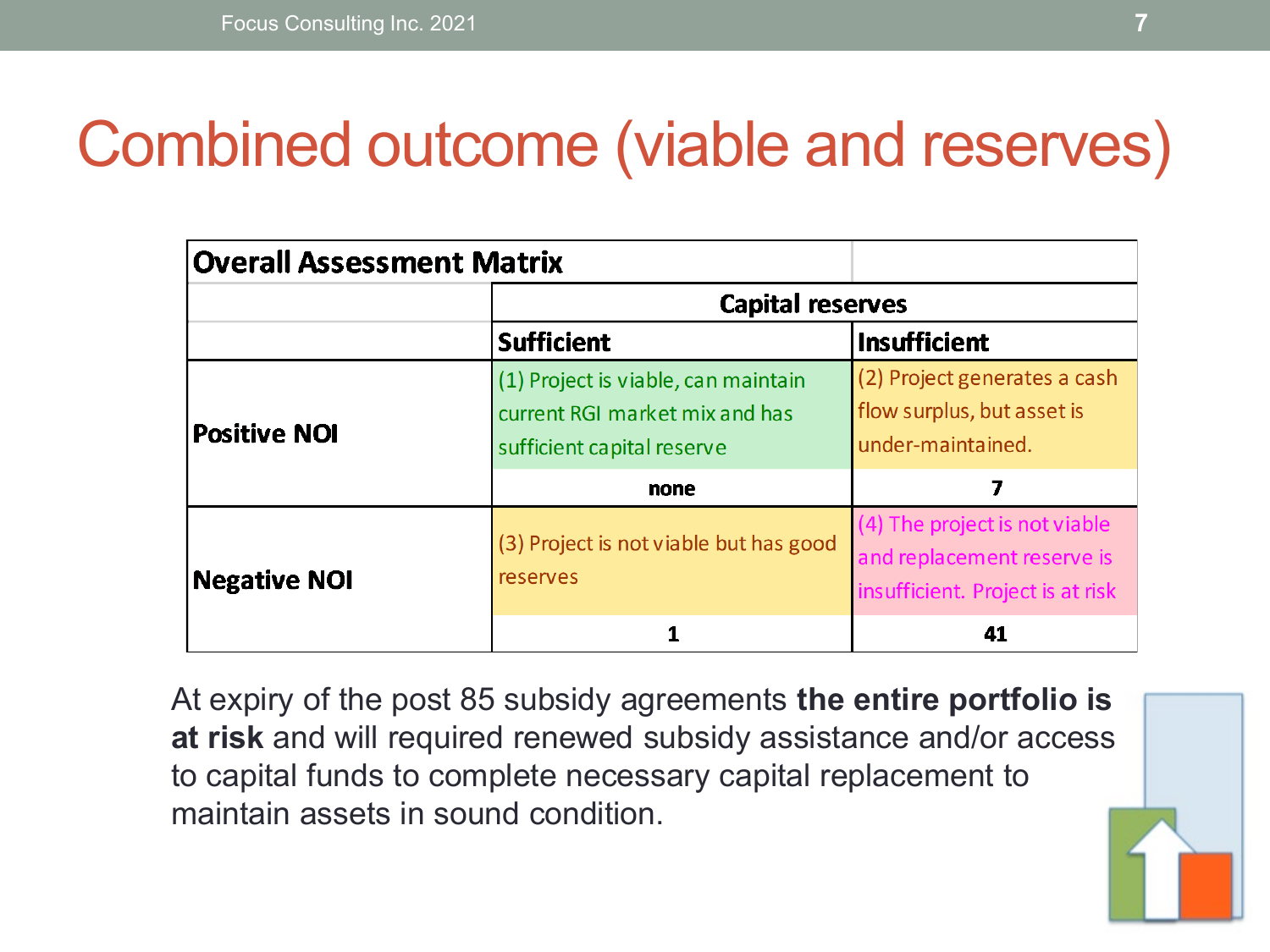# Fiscal impacts

- Note with matured mortgages aggregate subsidy need significantly lower
- (\$2.4 million/yr. vs. \$7.1million),
	- based on the sample, which covers two-thirds of units
- Need to refine analysis with BCA and revised estimates of capital need (re \$1,000 proxy for RR)

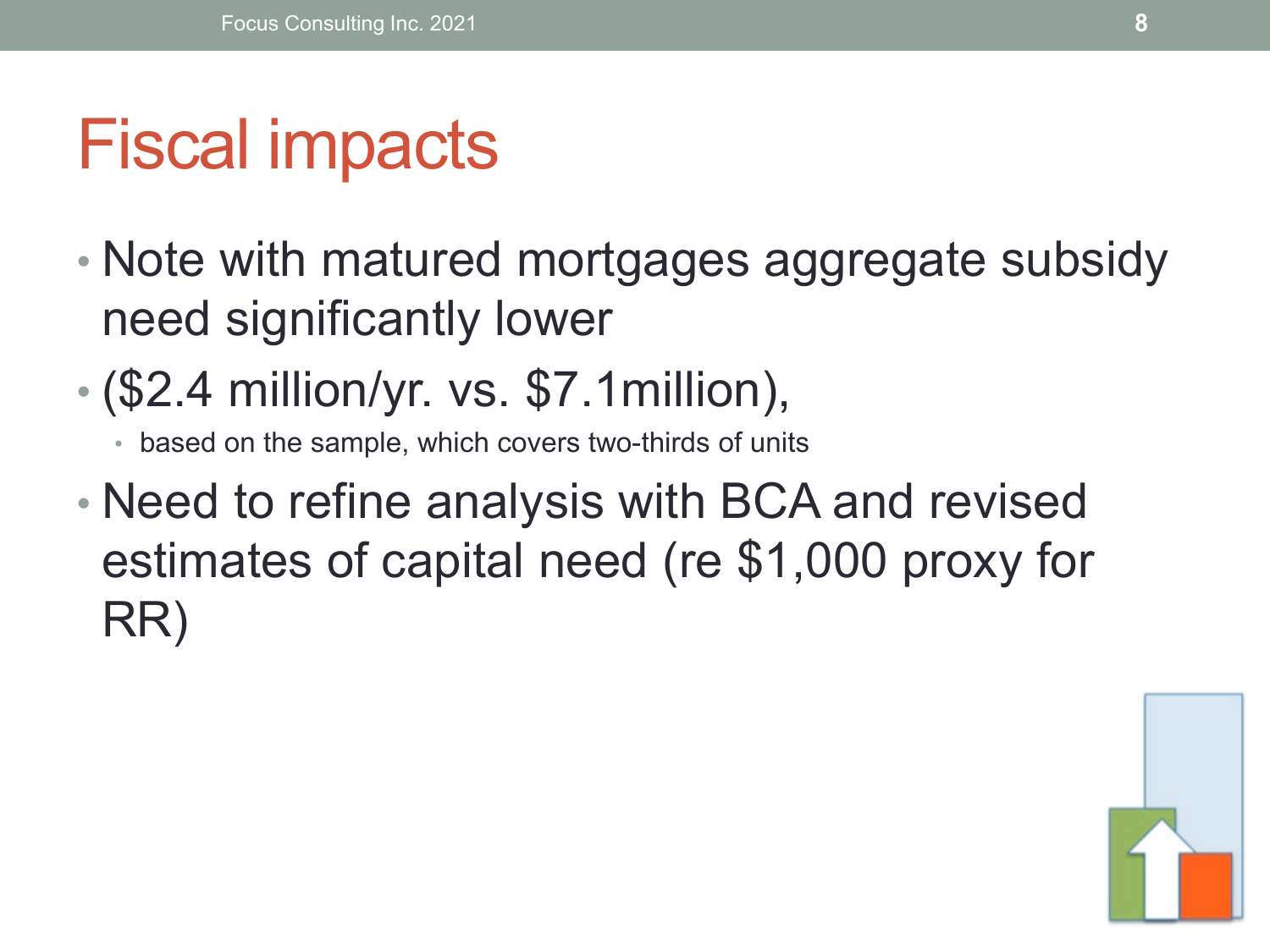#### Exacerbating issue – Income Assistance

- Existing unrealistic administratively set low RGI rents when on Employment and Income Assistance (EIA)
	- undermine revenues (thus lower rents collected in family (ave \$405) vs. senior (\$590)
	- Create work disincentives (re 30% income)

| Table 1: Comparing administrative RGI rents and EIA shelter maximums (\$/month)                                                                                                                                                                                 |                        |                            |                   |
|-----------------------------------------------------------------------------------------------------------------------------------------------------------------------------------------------------------------------------------------------------------------|------------------------|----------------------------|-------------------|
| <b>Example Household</b>                                                                                                                                                                                                                                        | <b>EIA Shelter Max</b> | <b>Social Housing Rent</b> | <b>Difference</b> |
| <b>Single</b>                                                                                                                                                                                                                                                   | 576                    | 285                        | 291               |
| Lone parent 1 child (age 7-12)                                                                                                                                                                                                                                  | 896                    | 387                        | 509               |
| Couple 2 children (age 7-12)                                                                                                                                                                                                                                    | 896                    | 471                        | 425               |
| Sources:                                                                                                                                                                                                                                                        |                        |                            |                   |
| Social Rents https://www.gov.mb.ca/housing/rtr/portfolio-management/qc-and-pcd/mh-info-key-<br>guide-2018.pdf; Social housing rent includes water, heat, electricity.<br>EIA Max shelter: https://web2.gov.mb.ca/laws/regs/current/_pdf-regs.php?reg=404/88%20R |                        |                            |                   |
|                                                                                                                                                                                                                                                                 |                        |                            |                   |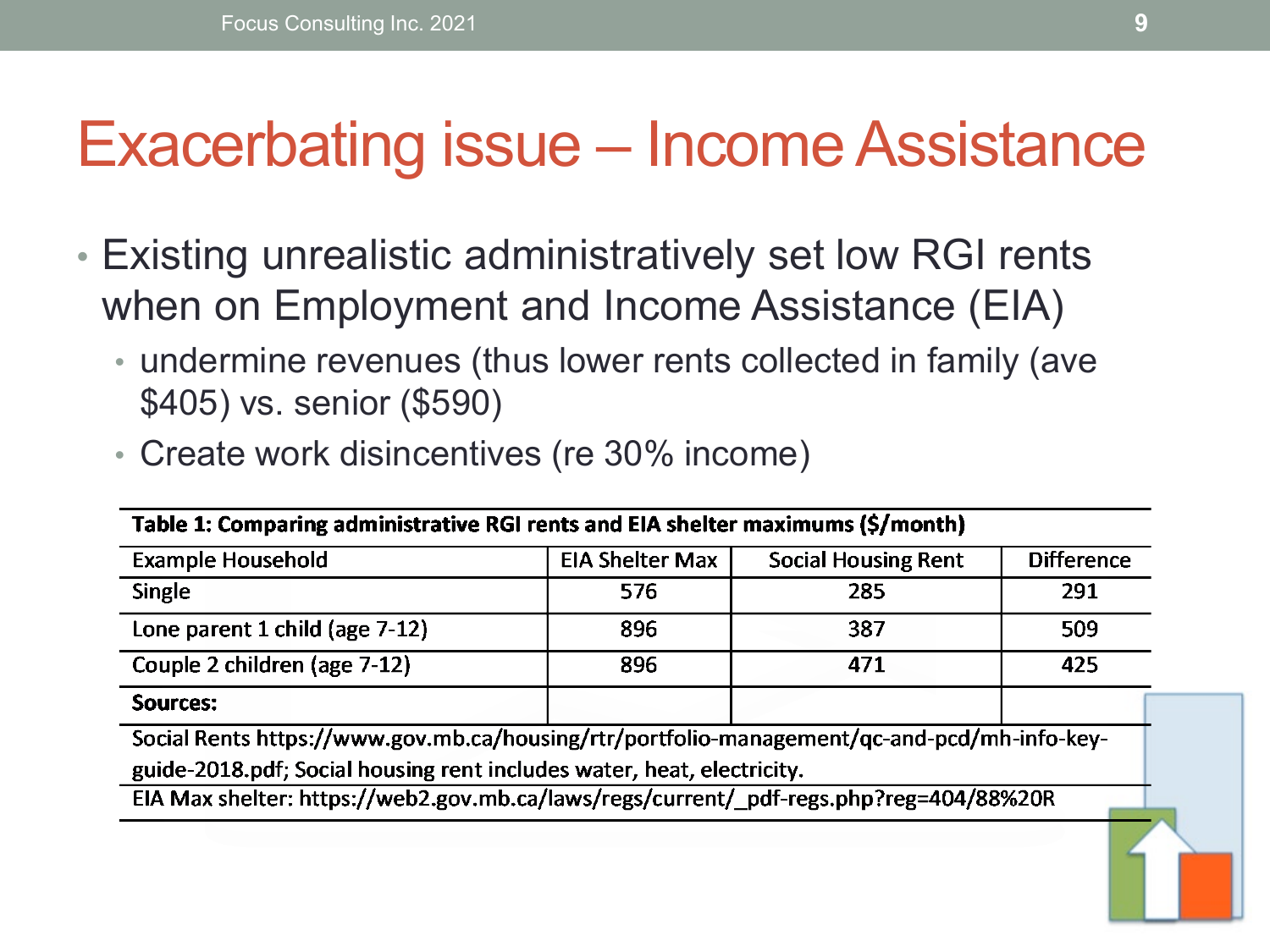## Potential remedies

- 1. Utilize the CCHI funding stream under the NHS, specifically intended to address EOA issue, to extend current subsidy mechanism
	- (requires average \$276/unit/month, after increasing RR)
	- By 2022 CCHI at \$17.1 mill vs need of \$8.5mill (all 1,851 units)
	- Protects tenants, but perpetuates status quo (not transformational)

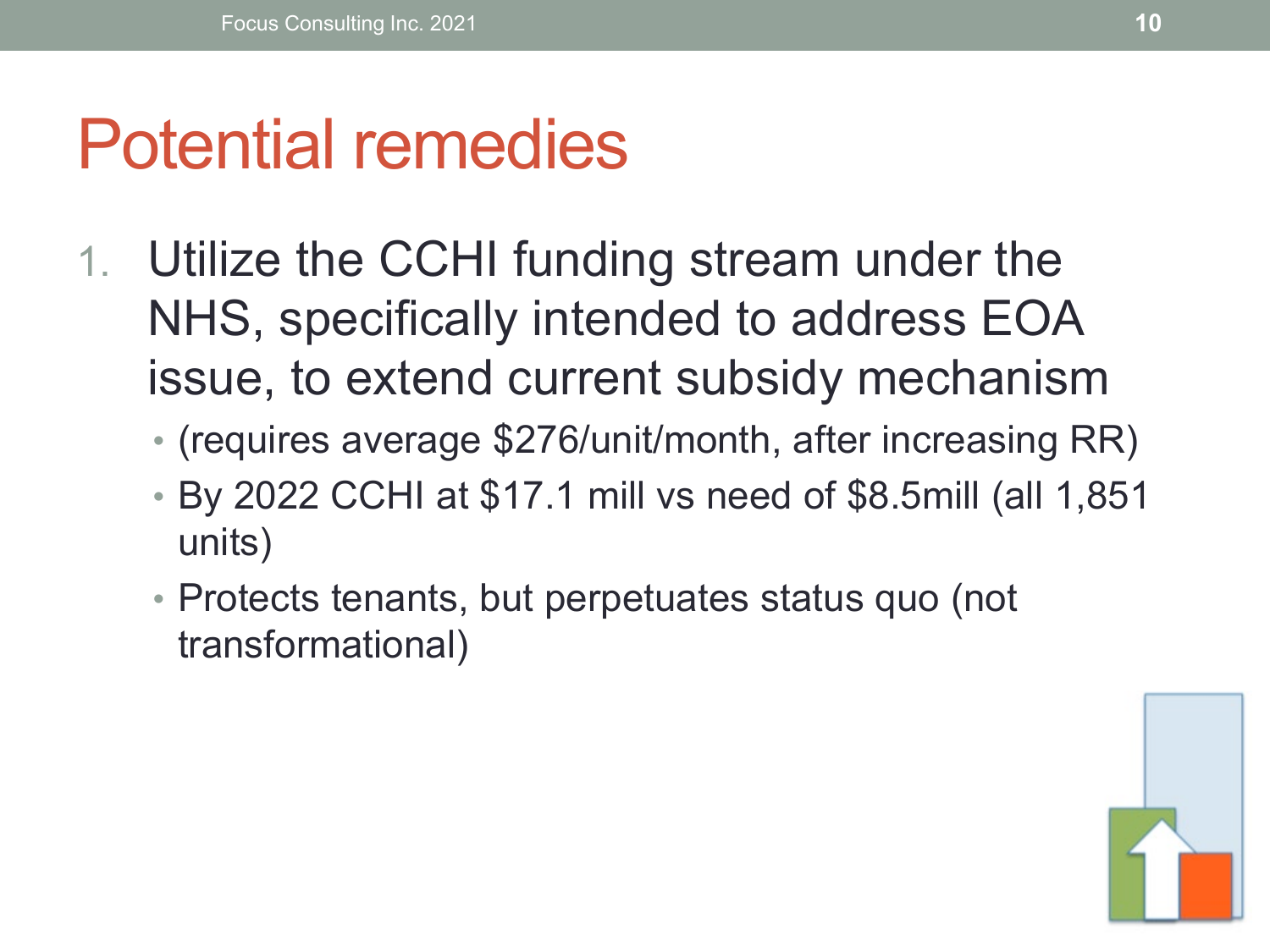## Potential remedies

- 1. Review and reform rent setting practices (especially EIA)
	- Replace low administrative rent with max EIA
	- (emulate private practice no longer social housing so charge max EIA shelter rent)
	- Would substantially raise rents in 1/3 of family units
	- May not fully address subsidy shortfall

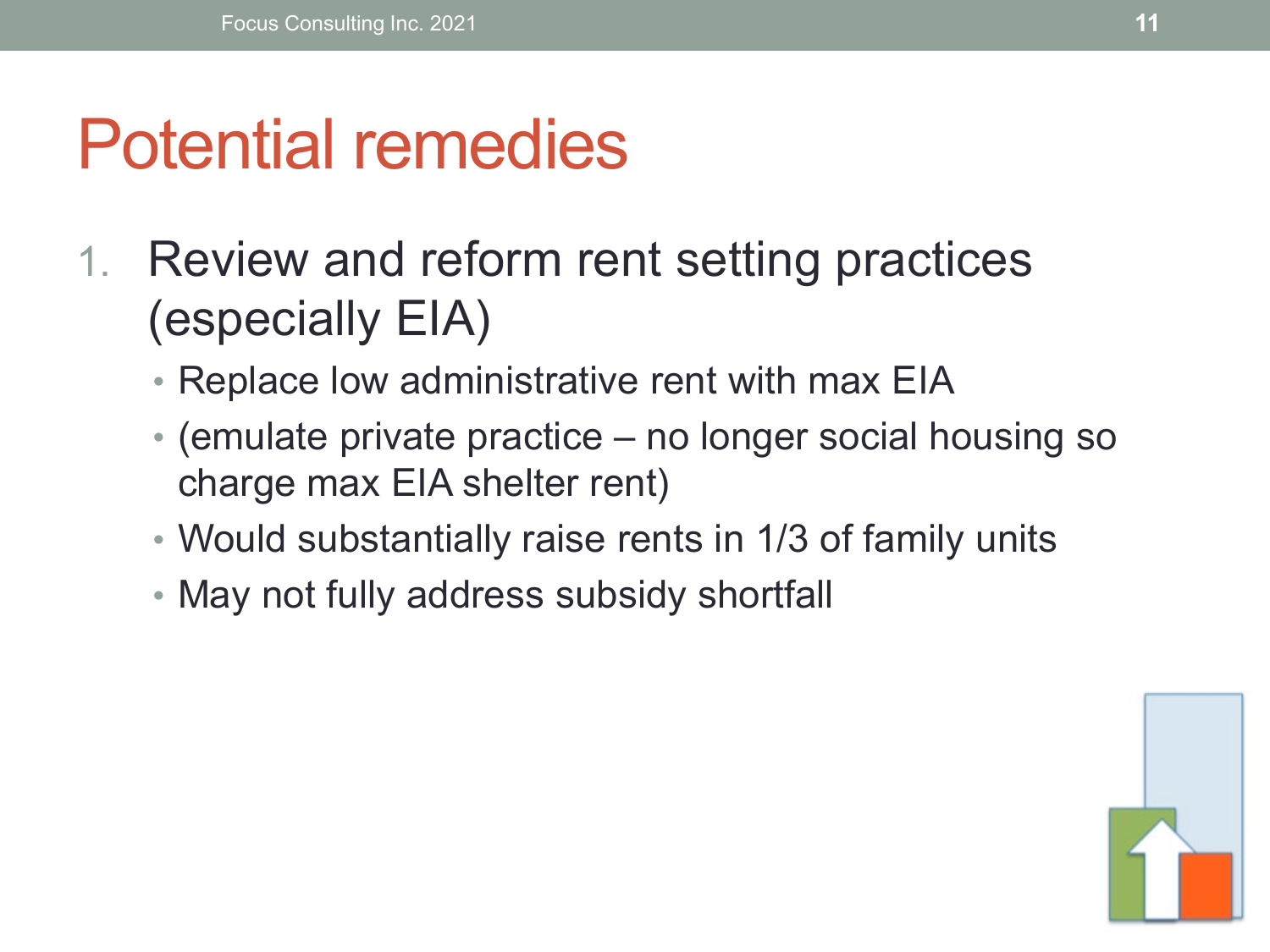## Potential remedies

- 3. Replace RGI project-based subsidy with person (household) based subsidy i.e. Rent Assist
	- Set rents at 80% median market for all
	- Those cannot afford, draw on Rent Assist
	- Set up parallel program funded under Canada Housing Benefit, emulating Rent Assist (address Prov concern re budget)
	- Helps to potentially reform EIA shelter subsidy model
	- Facilitate seamless transition for those moving on/off EIA and for those exiting social housing and
- 4. Capital funding to preserve and improve building condition
	- Where near market rent insufficient to build replace reserve, augment with funding specific to support capital renewal (CCHI,. NHCF, FCM)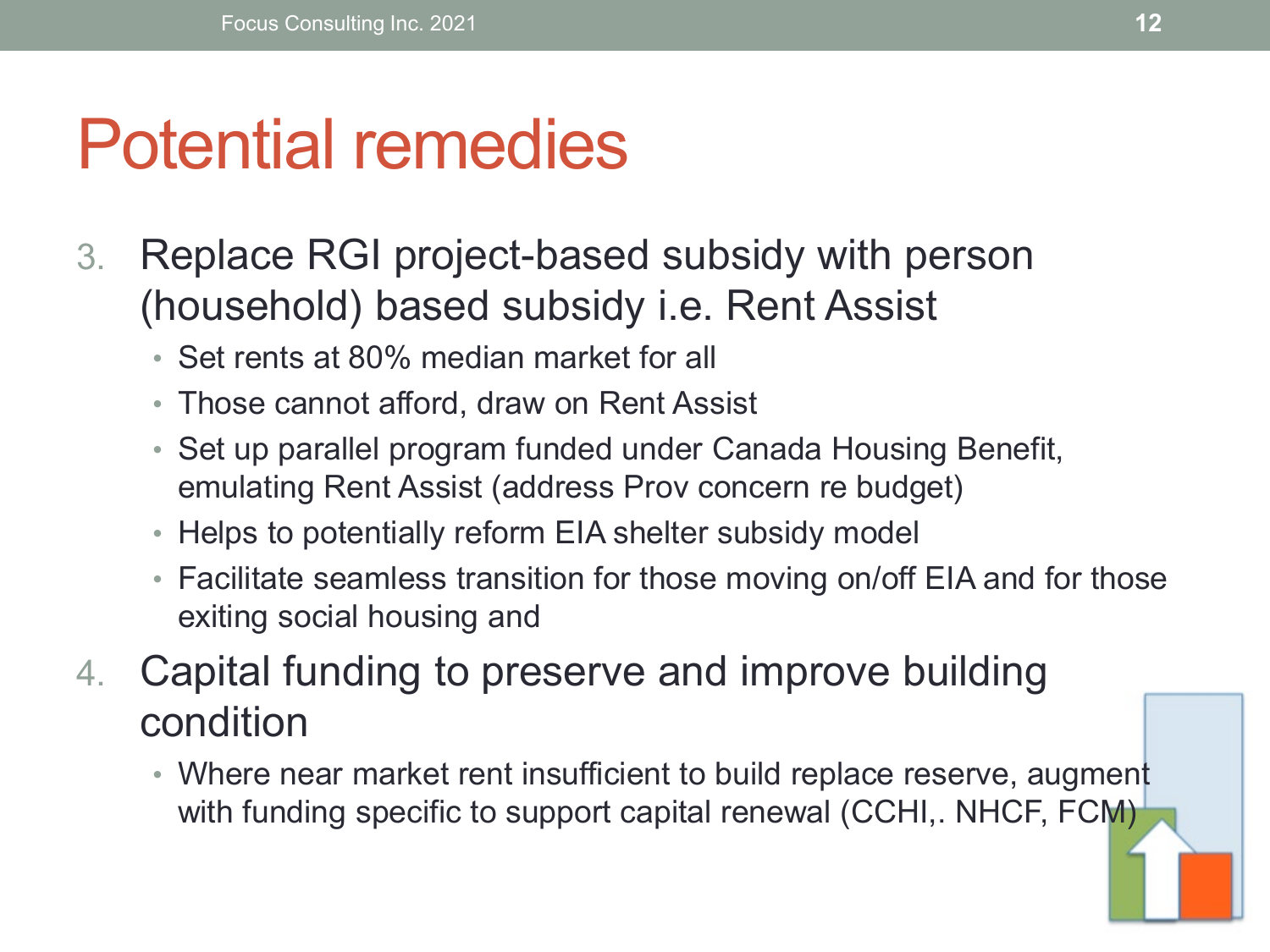## Transforming operational and subsidy model

- RGI and Low EIA rents an unsustainable model
	- And perpetuate a dependency culture
- Evolve into a more sustainable social-enterprise model
	- Separate person-based from project-based subsidy
	- Set low but realistic rents (e.g. 80% median) to sustain a viable asset funded from rent revenue
		- Note in most projects the break-even rents will be below the 80% MMR benchmark in the Rent Assist formula
	- Separately assist low income via Rent Assist
	- (and to protect province from subsidy burden frame inside cost shared program, parallel to rent Assist)

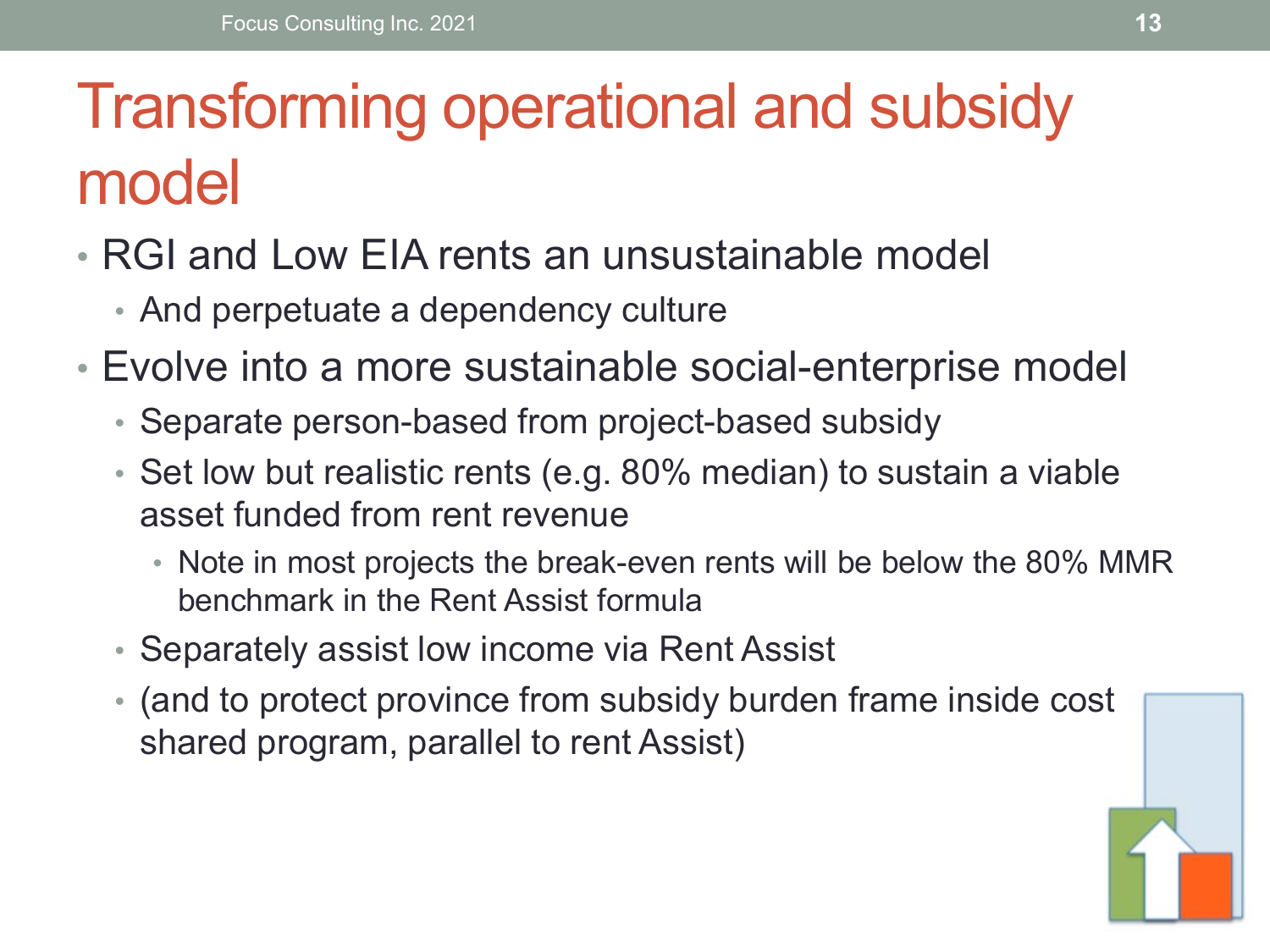# Sector support for transformation

- MNPHA (alone or in partnership) creates a portfolio reporting risk management system
- Pools sector stability premiums from all providers as reserve for PIDs
- Develop process of best-practice documentation and sharing
- Creates stronger, better performing sector
- Greater independence from government and reliance on project subsidy
- Lower admin costs for province and providers
- Low income households directly assisted to ensure housing affordable